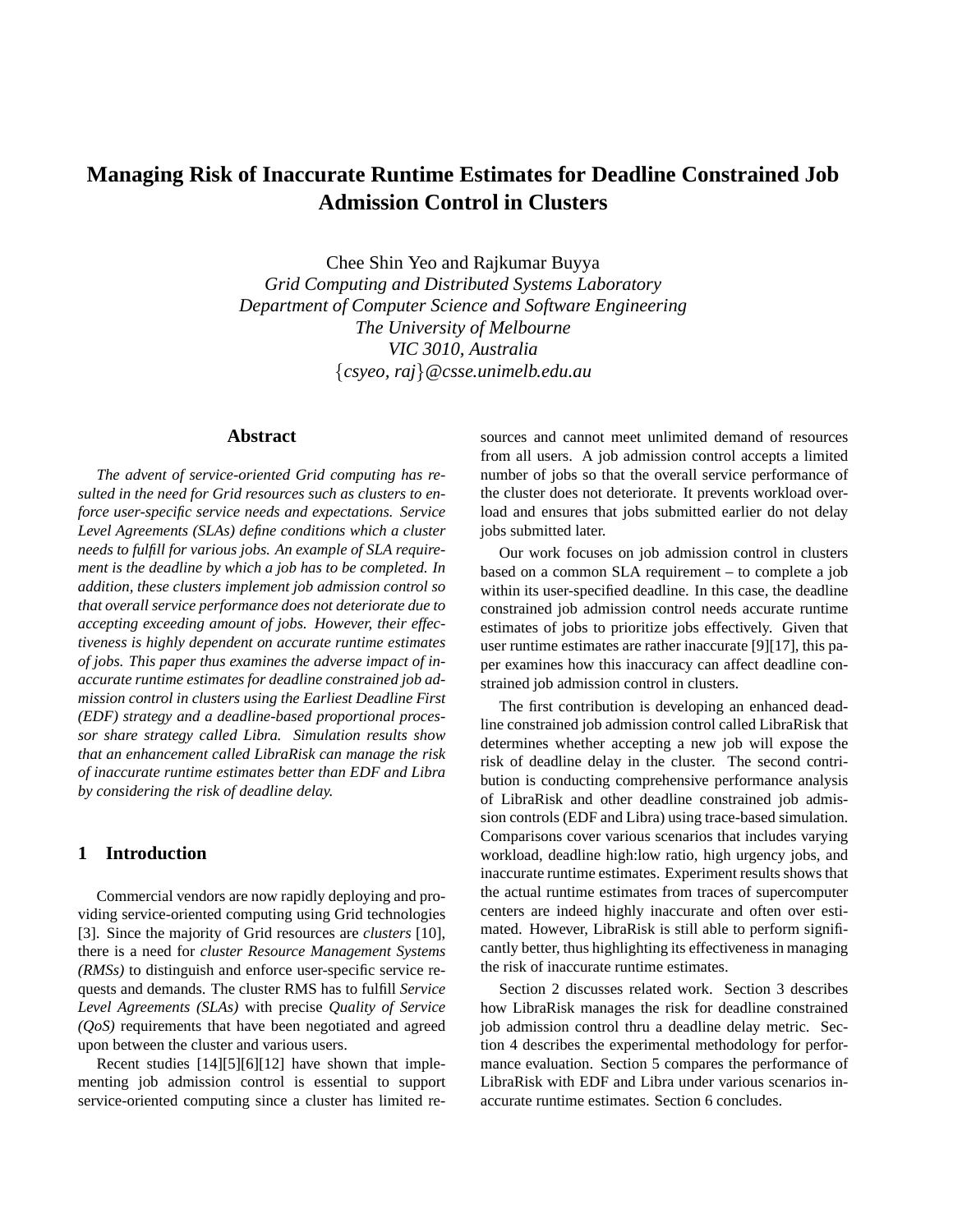## **2 Related Work**

Existing cluster RMSs [18][4][11][2][16] neither consider SLAs for resource allocation nor implement job admission control, and thus are not able to enable serviceoriented computing. So, several works [14][5][6][12] have proposed implementing job admission control to support service-oriented computing.

In [5] and [12], their job admission controls aim to improve the overall utility or profit of service providers and do not consider the deadline QoS in their service requirements. Both Libra [14] and QoPS [6] use deadline constrained job admission control to fulfill the deadline QoS of jobs. Libra enforces hard deadlines of jobs, while QoPS allows soft deadlines by defining a slack factor for each job so that earlier jobs can be delayed up to the slack factor if necessary to accommodate later more urgent jobs. In this paper, we focus on enforcing hard deadlines and thus enhance Libra to manage the risk of inaccurate runtime estimates.

Various works [7][8][5][12] have addressed some form of risk in computing jobs. In [5] and [12], job admission control minimizes the risk of paying penalties to compensate users that will reduce the profit of service providers. Computation-at-Risk (CaR) [7][8] determines the risk of completing jobs later than expected based on either the makespan (response time) or the expansion factor (slowdown) of all jobs in the cluster. In contrast, our work examines the risk of inaccurate runtime estimates on job admission control to enforce the deadline QoS of jobs.

Some other works [9][13][17] have studied how inaccurate runtime estimates affect job scheduling in general, but not in deadline constrained job admission controls for service-oriented computing.

# **3 Managing Risk for Deadline Constrained Job Admission Control**

We consider deadline constrained job admission control in a cluster under the following scenario:

- The SLA requirements of a job do not change once the job has been accepted by the job admission control. This work focuses on one SLA requirement which is fulfilling the specified deadlines of jobs. Users specify hard deadlines so that jobs must be completed within deadlines to be useful.
- The cluster RMS supports non-preemptive job scheduling and provides the only single interface for users to submit jobs in the cluster. So, it is aware of all workloads in the cluster.
- Each job i has a runtime  $runtime_i$  which is the time period required to complete job  $i$  if it is allocated the

full proportion of processing power on a node. The runtime of a job does not include any waiting time and communication latency, and may be expressed as job length in million instructions (MI). As the runtime of a job varies between heterogeneous nodes, the runtime estimate of a job has to be translated to its equivalent value across heterogeneous nodes. Each job i also requires a minimum  $numproc_i$  number of processors for execution.

In this section, we first introduce the deadline-based proportional processor share strategy with job admission control called Libra. Then, we propose how the risk of deadline delay can be modeled and incorporated into the enhanced version of Libra called LibraRisk to manage the risk of deadline delay.

#### **3.1 Libra: Deadline-based Proportional Processor Share**

Libra [14] implements deadline-based proportional processor share so that more jobs can be accepted, with allocated processor time shares spread across deadlines of jobs. Given that a job  $i$  still has an expected remaining runtime *remaining\_runtime<sub>ij</sub>* (initially its runtime *runtime<sub>i</sub>*) on node  $j$  and has to be completed within a remaining deadline remaining deadline<sub>i</sub> (initially its deadline deadline<sub>i</sub>), the minimum processor time share  $share_{ij}$  required is:

$$
share_{ij} = \frac{remaining\_runting_{ij}}{remaining\_deadline_i}
$$
 (1)

Node  $j$  thus needs to have the total processor time share *total\_share<sub>j</sub>* to fulfill the deadlines of all its  $n_j$  jobs:

$$
total\_share_j = \sum_{i=1}^{n_j} share_{ij}
$$
 (2)

So, in Libra, a new job is only accepted into node  $j$  if node j has at least  $total\_share_i$  (including the new job) of processor time available. Otherwise, all the jobs on node  $j$ will encounter delays. If accepted, the new job starts execution immediately based on its allocated share  $share_{ij}$ .

#### **3.2 Modeling Risk of Deadline Delay**

Given that a job  $i$  is submitted to the cluster at time  $submit_time_i$  and completed at time  $finish_time_i$ , job i incurs a delay  $delay_i$  if it takes longer to complete than its specified deadline  $deadline_i$ :

$$
delay_i = (finish\_time_i - submit\_time_i) - deadline_i
$$
\n(3)

Otherwise, job i has no delay (i.e.  $delay_i = 0$ s) and its deadline is fulfilled if it completes before the deadline.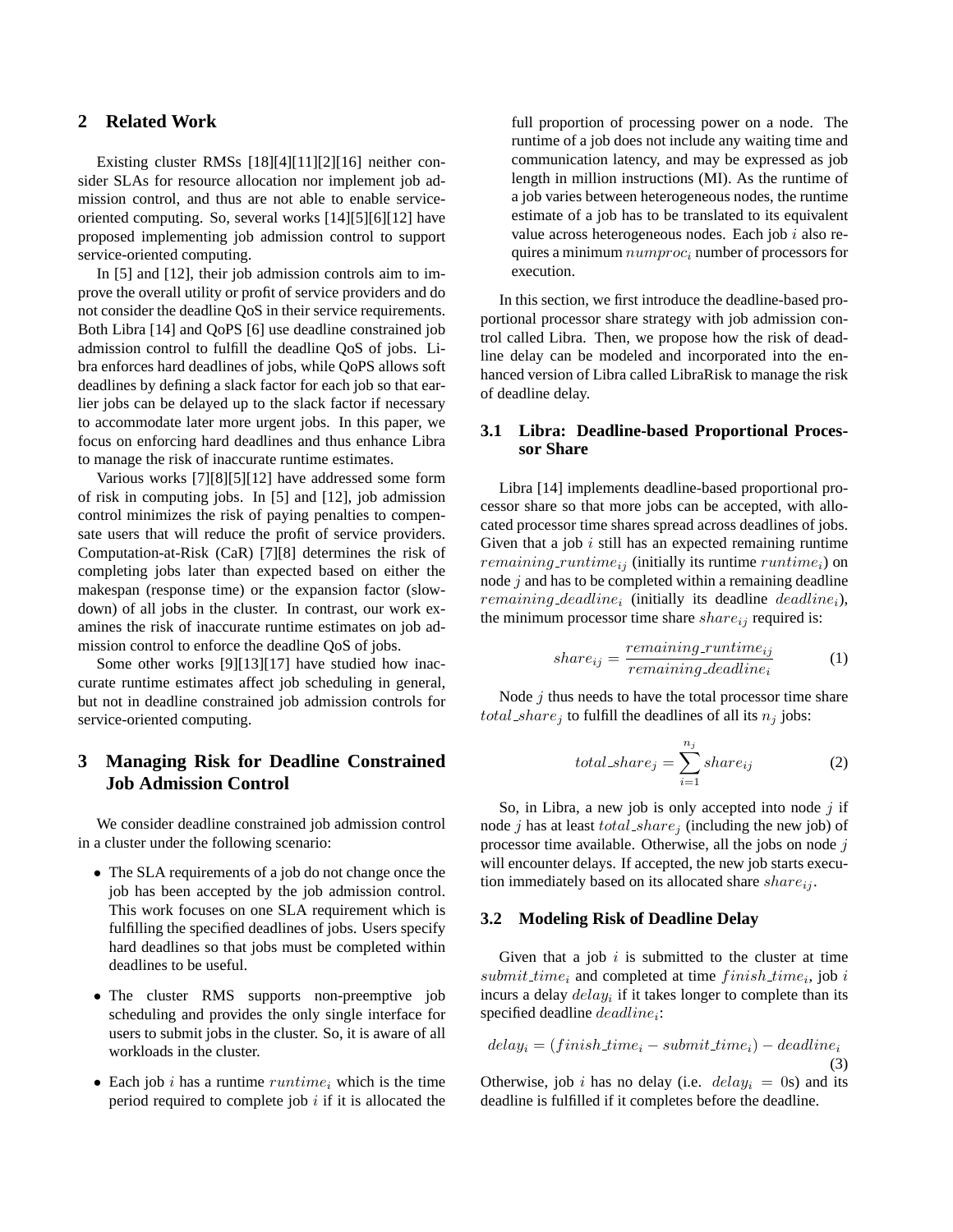The deadline-constrained job admission control aims to maximize the number of jobs completed within their deadlines to enforce their SLAs, i.e. ideally, all accepted jobs are to be completed without any delay. Analogous to the CaR approach [7][8], we define a *deadline delay* metric to model the impact of a job's delay on its remaining deadline:

$$
deadline\_delay_i = \frac{delay_i + remaining\_deadline_i}{remaining\_deadline_i} \tag{4}
$$

The minimum and best value of  $deadline\_delay_i$  is 1 when job i has zero delay.  $deadline\_delay_i$  has a higher impact value when  $delay_i$  is longer or  $remaining\_deadline_i$ is shorter. For example, job 1 with  $delay_1 = 20s$  and remaining deadline<sub>1</sub> = 5s has deadline delay<sub>1</sub> = 5 which is higher, compared to job 2 with the same  $delay_2 = 20s$  and remaining deadline<sub>2</sub> = 10s having  $deadline\_delay_2 = 3$ . This metric therefore discourages incurring longer job delays and violating deadlines of more urgent jobs. We can then compute the mean deadline delay  $\mu_j$  of a node j that has  $n_j$  scheduled jobs:

$$
\mu_j = \frac{\sum_{i=1}^{n_j} deadline\_delay_{ij}}{n_j} \tag{5}
$$

Next, we determine the risk of deadline delay  $\sigma_i$  on node  $j$  by deriving its standard deviation:

$$
\sigma_j = \sqrt{\frac{\sum_{i=1}^{n_j} (deadline\_delay_{ij})^2}{n_j} - (\mu_j)^2}
$$
 (6)

A high risk  $\sigma_j$  indicates a high uncertainty of jobs on node  $j$  not to experience deadline delays. Thus, not having any risk is the most ideal (i.e.  $\sigma_j = 0$ ).

#### **3.3 LibraRisk: Managing Risk of Deadline Delay**

We now propose an improved deadline constrained job admission control called LibraRisk to manage the risk of deadline delay. LibraRisk uses the same deadline-based proportional processor share technique as Libra to determine the processor time allocation for each job on a node. Like Libra, the job admission control of LibraRisk enforces the deadlines of previously accepted jobs on each node by rejecting a new job if there are not enough processors as required to execute it based on current workload. However, LibraRisk applies two enhancements that differ from Libra.

First, in Libra, a node  $i$  is suitable if it has at least total share, of processor time available, i.e. node j can meet the deadlines of all its jobs (including the new job). On the other hand, in LibraRisk, a node  $j$  is suitable to accept a new job if its risk of deadline delay  $\sigma_i$  is zero. Second, Libra assigns the most suitable nodes to the new job based on the best fit strategy, i.e. nodes that have the least available processor time after accepting the new job will be selected first so that nodes are saturated to their maximum. In contrast, LibraRisk only selects nodes that have zero risk of deadline delay.

| <b>Algorithm 1:</b> Pseudo-code for job admission control of Li-<br>braRisk. |
|------------------------------------------------------------------------------|
| 1 for $j \leftarrow 0$ to $m-1$ do                                           |
| add job <i>new</i> temporarily into $ListJobsi$ ;<br>2                       |
| for $i \leftarrow 0$ to List Jobs <sub>i</sub> _size -1 do<br>3              |
| determine $delay_i$ ;<br>4                                                   |
| endfor<br>5                                                                  |
| 6<br>compute $\sigma_i$ ;                                                    |
| remove job <i>new</i> from $ListJobsi$ ;<br>7                                |
| if $\sigma_i = 0$ then<br>8                                                  |
| add node j into $ListZeroRiskNodes_{new}$ ;<br>9                             |
| endif<br>10                                                                  |
| 11 endfor                                                                    |
| 12 if $ListZeroRiskNodes_{new\_size} > numberoc_{new}$ then                  |
| for $j \leftarrow 0$ to numproc <sub>new</sub> - 1 do<br>13                  |
| allocate job <i>new</i> to node j of<br>14                                   |
| $ListZeroRiskNodes_{new};$                                                   |
| endfor<br>15                                                                 |
| 16 else                                                                      |
| reject job $new$ ;<br>17                                                     |
| 18 endif                                                                     |

Algorithm 1 outlines how LibraRisk works. Given that there are  $m$  computation nodes in the cluster, LibraRisk first determines the delay that will be incurred on all jobs (including accepted jobs and the new job  $new$ ) on each node j if job  $new$  is scheduled on it (line 2–5). The delay of a job on node  $j$  is determined based on the deadlines and runtime estimates of all the jobs on node  $j$  as explained in Sections 3.1 and 3.2 (line 4). LibraRisk then computes the risk of deadline delay  $\sigma_j$  for each node j (line 6). A node is suitable if it has zero risk after accepting job  $new$  (line 8–10). Job new is finally accepted and allocated to these suitable nodes if there is  $numproc_{new}$  number of suitable nodes as required by job new; else it is rejected (line 12–18).

#### **4 Experimental Methodology**

We use GridSim [15], an event-based simulator to run the experiments. The experiments use a subset of the last 3000 jobs in the SDSC SP2 trace (April 1998 to April 2002) version 2.2 from Feitelson's Parallel Workload Archive [1].

The SDSC SP2 trace is chosen as most other traces contain no information about actual runtime estimates of jobs. In addition, it has the highest resource utilization of 83.2% among other traces and thus ideally model the heavy workload scenario where having a job admission control can prevent overloading of the cluster. This 3000 job subset which represents about 2.5 months of the original trace has an average inter arrival time of 2131 seconds (35.52 minutes) and average runtime of 8880 seconds (2.47 hours), and requires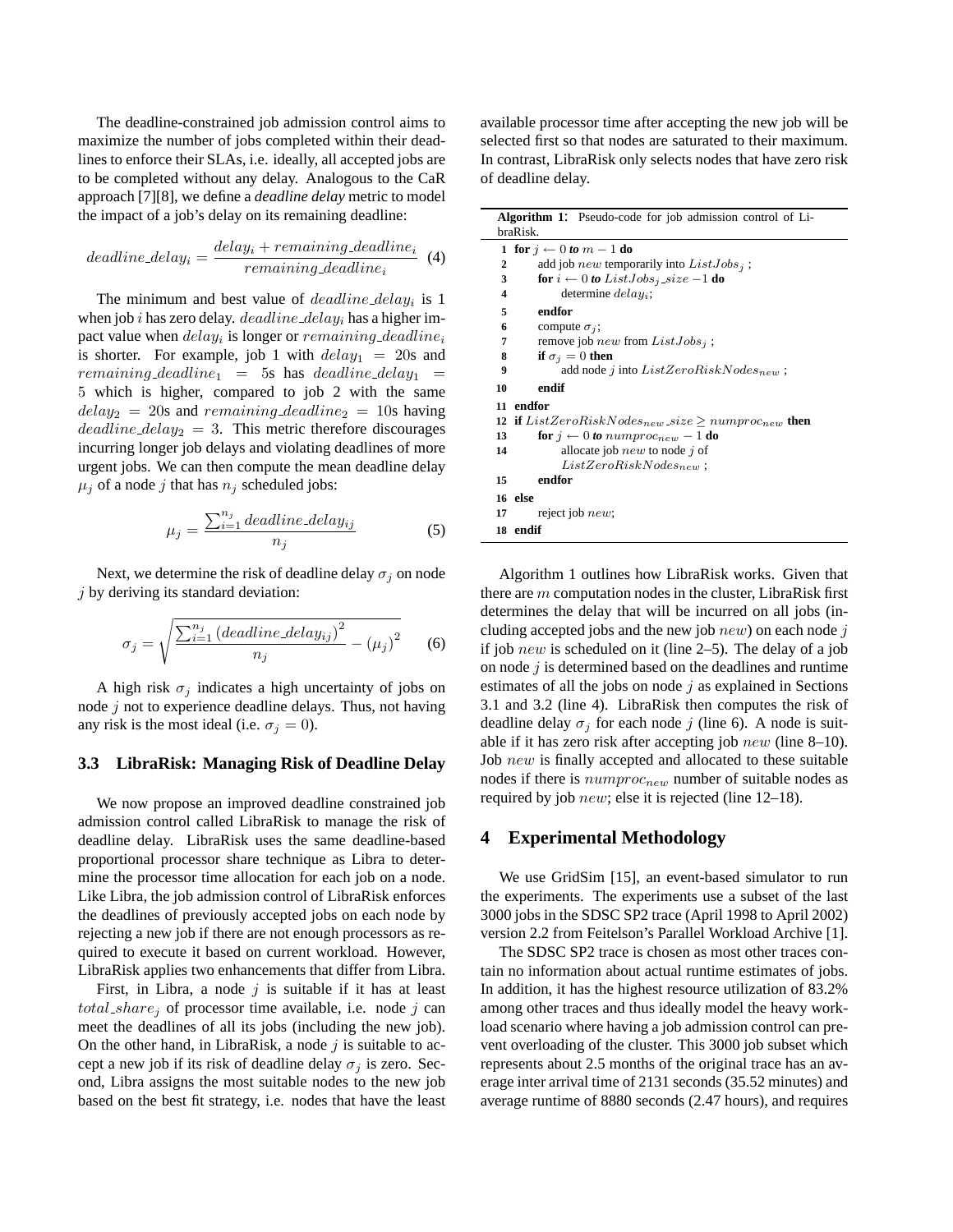an average of 17 processors. The IBM SP2 located at San Diego Supercomputer Center (SDSC) has 128 computation nodes, each with a SPEC rating of 168. Unfortunately, the workload trace does not contain any information about the deadlines specified for each job. Therefore, we follow a similar experimental methodology in [5] to model deadline values for the workload.

By default, 20% of the jobs belong to a *high urgency* job class with a deadline of low  $deadline_i/runtime_i$  value, while 80% of the jobs belong to a *low urgency* job class with a deadline of high  $deadline_i/runtime_i$  value.

The *deadline high:low ratio* is the ratio of the means for high  $deadline_i/runtime_i$  and low  $deadline_i/runtime_i$ and its default value is 4. For instance, a deadline high:low ratio of 8 signifies that the  $deadline_i$ <sub>runtime<sub>i</sub> mean of</sub> low urgency jobs is double than that of a deadline high:low ratio of 4. In other words, a higher deadline high:low ratio indicates that low urgency jobs have longer deadlines as compared to a lower ratio. The mean for low  $deadline_i$  /  $runtime_i$  is 4 and values are normally distributed within each high and low  $deadline_i$ / $runtime_i$ . The deadline of a job is thus always assigned a higher factored value based on the real runtime of a job. The arrival sequence of jobs from the high urgency and low urgency job classes is randomly distributed.

The *arrival delay factor* sets the arrival delay of jobs based on the inter arrival time available from the trace and its default value is 1. For example, an arrival delay factor of 0.1 denotes that a job with 600 seconds of inter arrival time from the trace now has a simulated inter arrival time of 60 seconds. Thus, a lower delay factor represents higher workload by shortening the inter arrival time of jobs.

The *inaccuracy* of runtime estimates is measured with respect to the actual runtime estimates of jobs obtained from the trace. An inaccuracy of 100% is equivalent to the actual runtime estimates from the trace, whereas an inaccuracy of 0% assumes runtime estimates are accurate and equal to the real runtimes of the jobs.

We also implement a non-preemptive Earliest Deadline First (EDF) strategy to facilitate comparison with Libra and LibraRisk. EDF selects the job with the earliest deadline to execute first. Unlike Libra and LibraRisk, EDF executes only a single job on a processor at any time (i.e. spaceshared) and maintains a queue to store incoming jobs. So, EDF needs to wait for the requested number of processors for a selected job to be available, but can thus reselect a new job with an earlier deadline that arrives later during the waiting phase to improve its selection choice.

We find that EDF without job admission control performs much worse as compared to with job admission control, especially when deadlines of jobs are short. But, unlike Libra and LibraRisk, we incorporate a more relaxed job admission control for EDF where a job is not rejected immediately during job submission. Instead, EDF only rejects a selected job prior to execution if its deadline has expired or its deadline cannot be met based on its runtime estimate. Therefore, EDF has two advantages over Libra and LibraRisk: better selection choice and more generous job admission control.

## **5 Performance Evaluation**

First, we assess the job admission controls based on three different scenarios: (i) varying workload (Section 5.2), (ii) varying deadline high:low ratio (Section 5.3), and (iii) varying high urgency jobs (Section 5.4). For each scenario, we compare how various job admission controls perform for both accurate runtime estimates and actual runtime estimates from the trace. The accurate runtime estimates shows the ideal performance of each control and how they differ with actual runtime estimates from the trace. Then, we evaluate based on varying inaccurate runtime estimate for both 20% and 80% of high urgency jobs (Section 5.5). This will demonstrate whether LibraRisk can manage the risk of inaccurate runtime estimates more effectively.

We examine the performance of each scenario based on two metrics: (i) percentage of jobs with deadlines fulfilled, and (ii) average slowdown. The percentage of jobs with deadlines fulfilled is the number of jobs that are completed within their specified deadlines, out of the total number of jobs submitted. The slowdown of a job is the ratio of its response time and minimum runtime required, where the response time is the time taken for a job to be completed after it is submitted and includes waiting time. Since the emphasis of this work is to meet the deadlines specified for jobs, the average slowdown is computed only for jobs with deadlines fulfilled.

## **5.1 Overview: Varying Workload, Deadline High:Low Ratio, and High Urgency Jobs**

This overview explains similar results that are observed for all three scenarios (Figures 1, 2, and 3). Overall, more jobs are completed with their deadlines fulfilled for the ideal case of accurate runtime estimates than the case of using actual runtime estimates from the trace. This is because in practice, runtime estimates are often overestimated during job submission to reduce the possibility of jobs being terminated due to inadequate request of runtime. So, all three job admission controls will actually accept fewer jobs than expected, leading to fewer jobs with deadlines fulfilled.

With the assumption of accurate runtime estimates, Libra is able to fulfill more jobs within their deadlines than EDF (Figures 1(a),  $2(a)$ , and  $3(a)$ ). One reason is that Libra ensures that the deadline of a job can be fulfilled based on its runtime estimate before accepting it. Another reason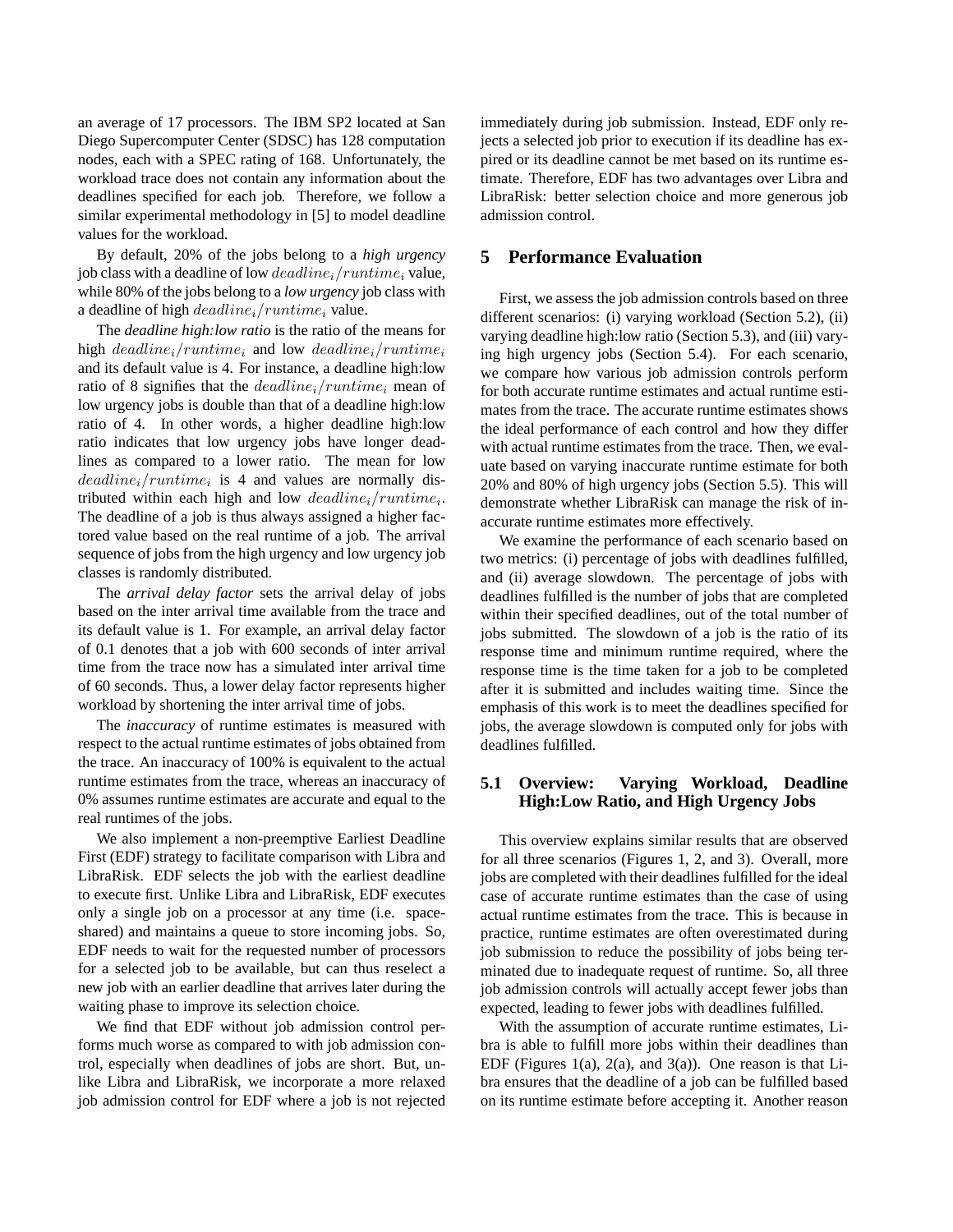is that Libra adopts the best fit strategy so that nodes are saturated to their maximum to accommodate more jobs.

But, we can see that Libra only performs barely better than EDF with the use of actual runtime estimates from the trace (Figures 1(b), 2(b), and 3(b)). This exposes the core weakness in Libra as it relies heavily on the idealistic assumption of accurate runtime estimates. In contrast, LibraRisk can fulfill many more jobs than Libra for actual runtime estimates from the trace (Figures 1(b), 2(b), and 3(b)), while fulfilling as many jobs as Libra for accurate runtime estimates (Figures 1(a),  $2(a)$ , and  $3(a)$ ).

We now compare the results for average slowdown. Both Libra and LibraRisk incur the same average slowdown for accurate runtime estimates (Figures 1(c), 2(c), and 3(c)). However, LibraRisk achieves lower average slowdown than Libra for actual runtime estimates from the trace (Figures  $1(d)$ ,  $2(d)$ , and  $3(d)$ ). EDF has the lowest average slowdown that remains unchanged for both cases because in all our experiments, the deadline of a job is always set as a factor higher than its runtime  $(deadline<sub>i</sub>/runtime<sub>i</sub>)$ . Thus, EDF is implicitly executing smaller jobs first based on the deadlines. This is also why the average slowdown of EDF only marginally increases for increasing deadline high:low ratio (Figures 2(c) and 2(d)) and slightly drops for increasing number of high urgency jobs (Figures 3(c) and 3(d)).

Therefore, LibraRisk is not only able to perform comparatively well as Libra based on accurate runtime estimates, but is also capable of fulfilling many more jobs, and achieve lower average slowdown than Libra based on actual runtime estimates from the trace. This highlights the importance of considering the risk of deadline delay and clearly illustrates the effectiveness of LibraRisk in doing so.

#### **5.2 Varying Workload**

In Figure 1, we vary the arrival delay factor (from 0 to 1) to depict decreasing workload. As the workload decreases, increasing number of jobs are completed with deadlines fulfilled (Figures  $1(a)$  and  $1(b)$ ), with decreasing (improving) average slowdown (Figures 1(c) and 1(d)). When the workload is heavy (arrival delay factor  $< 0.3$ ), EDF fulfills more jobs within their deadlines than Libra and LibraRisk (Figures  $1(a)$  and  $1(b)$ ), but fulfills less jobs as the workload decreases (arrival delay factor  $> 0.3$ ).

Unlike Libra and LibraRisk that determine whether to accept or reject a job immediately during job submission, EDF maintains a queue to store incoming jobs and thus do not reject jobs instantaneously. So, as EDF waits for the requested number of processors to be available for a currently selected job, it can reselect a new job with an earlier deadline that arrives during the waiting period. Thus, EDF has a more favorable selection choice during heavy workload as more jobs arrive and improve the selection choice leading to EDF fulfilling more jobs than Libra and LibraRisk. However, this unfair advantage diminishes when the arrival delay factor is more than 0.3 as the selection choice decreases with increasing arrival delay factor.

With actual runtime estimates from the trace, LibraRisk progressively completes an increasing higher number of jobs with deadlines fulfilled (Figure 1(b)), with decreasing lower average slowdown (Figure 1(d)) than Libra as the workload decreases (arrival delay factor  $> 0.5$ ).

#### **5.3 Varying Deadline High:Low Ratio**

Figure 2 shows the impact of increasing deadlines for low urgency jobs (deadline high:low ratio from 1 to 10). With increasing deadlines, more jobs have their deadlines fulfilled (Figures  $2(a)$  and  $2(b)$ ), but the average slowdown (Figures 2(c) and 2(d)) rises as longer jobs are accepted.

For the case of using actual runtime estimates from the trace, LibraRisk finishes more jobs with deadlines fulfilled (Figure 2(b)) than Libra even though the improvement is higher when the deadline high:low ratio is low  $(< 4)$ . LibraRisk also attains a gradually improving lower average slowdown than Libra as deadlines increase (Figure 2(d)).

#### **5.4 Varying High Urgency Jobs**

Figure 3 shows the performance for various proportions of high urgency jobs (from 0% to 100%). As the number of high urgency jobs increases, fewer jobs are being accepted and completed, leading to decreasing number of jobs with deadlines fulfilled (Figures 3(a) and 3(b)) and decreasing average slowdown (Figures 3(c) and 3(d)).

With actual runtime estimates from the trace, LibraRisk completes close to 40% more jobs than Libra where there is 100% high urgency jobs (Figure 3(b)), which is twice better than the 20% improvement over Libra for 0% high urgency jobs. LibraRisk also satisfies increasing number of jobs within their deadlines as the number of high urgency jobs increases, whereas both EDF and Libra satisfy decreasing number of jobs. So, LibraRisk can meet more jobs with shorter deadlines. It also maintains an improvement over Libra for average slowdown (Figure 3(d)).

#### **5.5 Varying Inaccurate Runtime Estimates**

Figure 4 compares the difference between executing jobs with 20% and 80% of high urgency jobs in terms of varying inaccurate runtime estimates (from 0% to 100%). Generally, more jobs are completed with their deadlines fulfilled for 20% of high urgency jobs as compared to 80% of high urgency jobs since having more high urgency jobs results in fewer jobs being fulfilled. As such, the average slowdown is also lower (better) when there is 80% of high urgency jobs.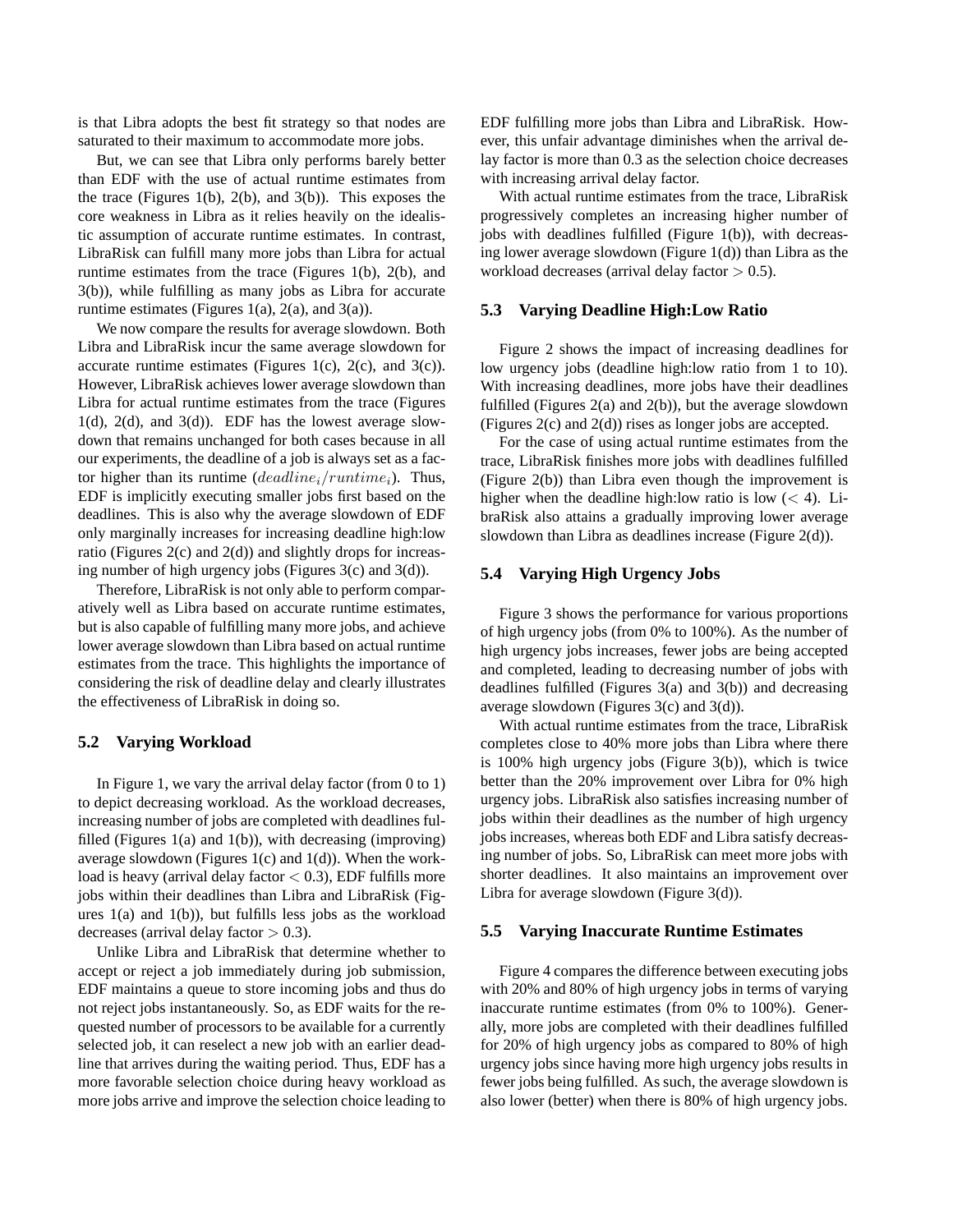





**Figure 2. Impact of varying deadline high:low ratio**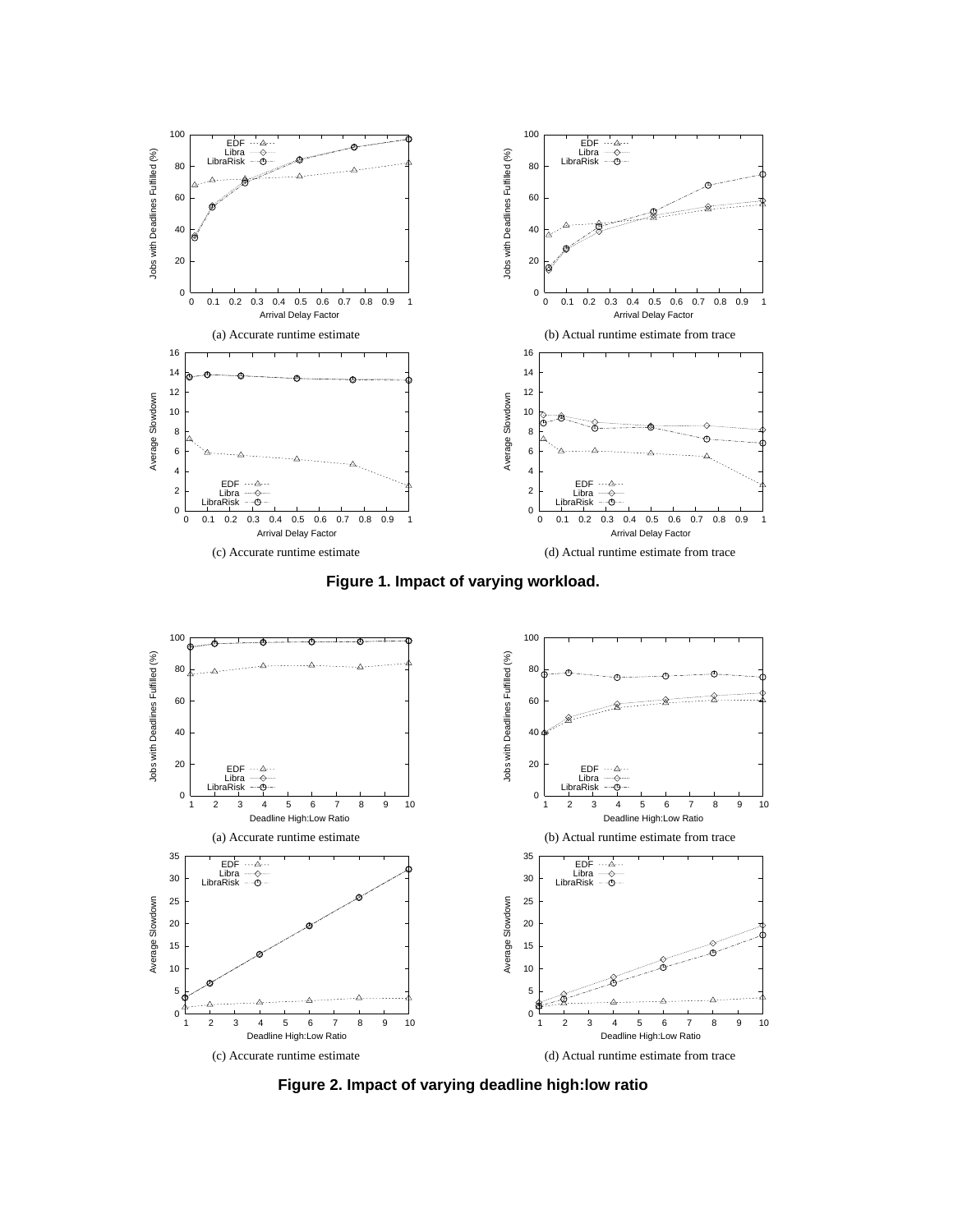





**Figure 4. Impact of varying inaccurate runtime estimates.**